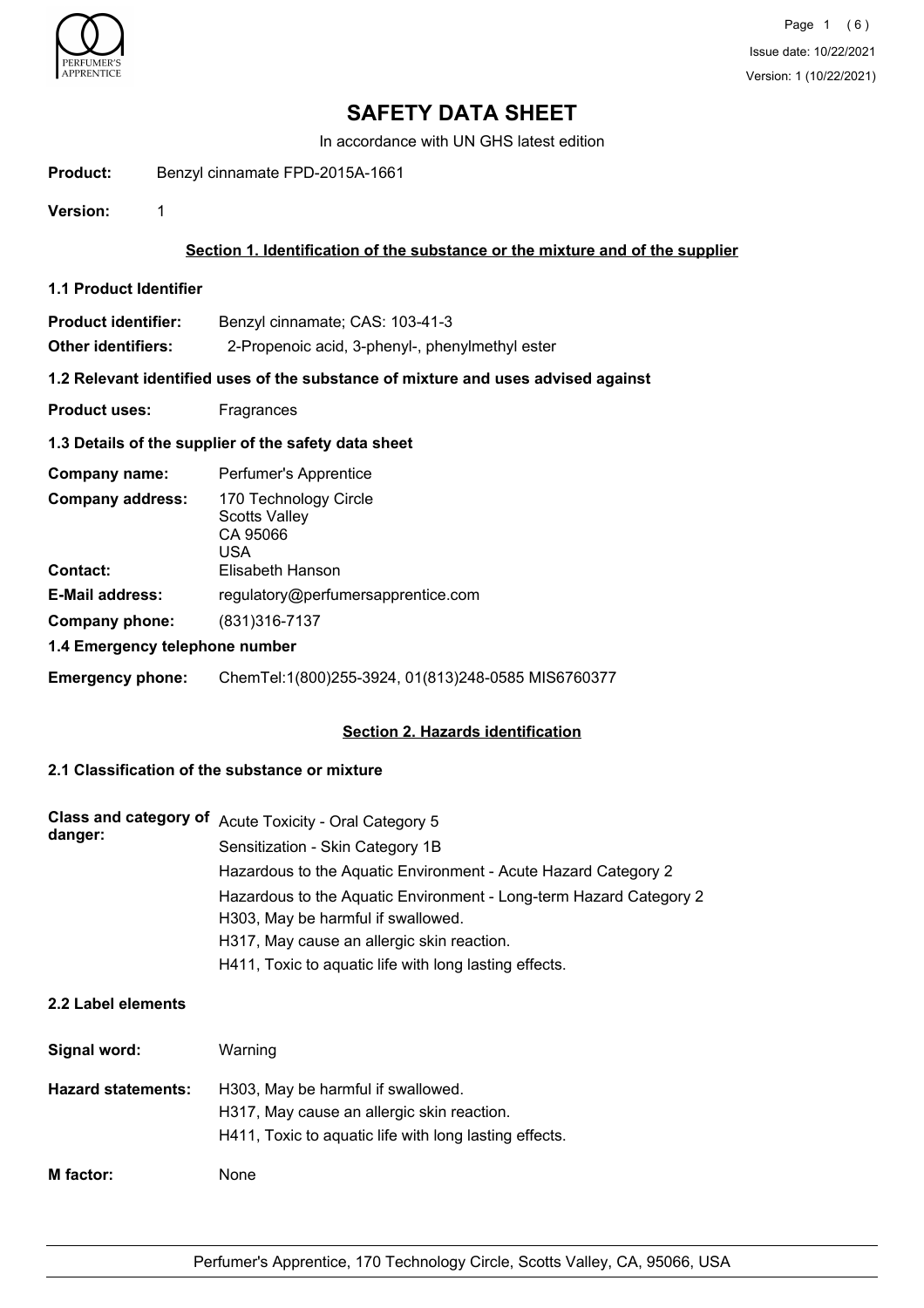

# **SAFETY DATA SHEET**

In accordance with UN GHS latest edition

**Product:** Benzyl cinnamate FPD-2015A-1661

**Version:** 1

**Precautionary statements:**

P261, Avoid breathing vapour or dust. P272, Contaminated work clothing should not be allowed out of the workplace. P273, Avoid release to the environment. P280, Wear protective gloves/eye protection/face protection. P302/352, IF ON SKIN: Wash with plenty of soap and water. P312, Call a POISON CENTRE or doctor/physician if you feel unwell. P333/313, If skin irritation or rash occurs: Get medical advice/attention. P363, Wash contaminated clothing before reuse. P391, Collect spillage.

P501, Dispose of contents/container to approved disposal site, in accordance with local regulations.



**Other hazards:** None

# **Section 3. Composition / information on ingredients**

**3.1 Substances**

**Product identifier:** Benzyl cinnamate; CAS: 103-41-3

# **Section 4. First-aid measures**

## **4.1 Description of first aid measures**

IF ON SKIN: Wash with plenty of soap and water.

Call a POISON CENTRE or doctor/physician if you feel unwell.

# **4.2 Most important symptoms and effects, both acute and delayed**

May be harmful if swallowed.

May cause an allergic skin reaction.

# **4.3 Indication of any immediate medical attention and special treatment needed**

None expected, see Section 4.1 for further information.

# **SECTION 5: Firefighting measures**

# **5.1 Extinguishing media**

Suitable media: Carbon dioxide, Dry chemical, Foam.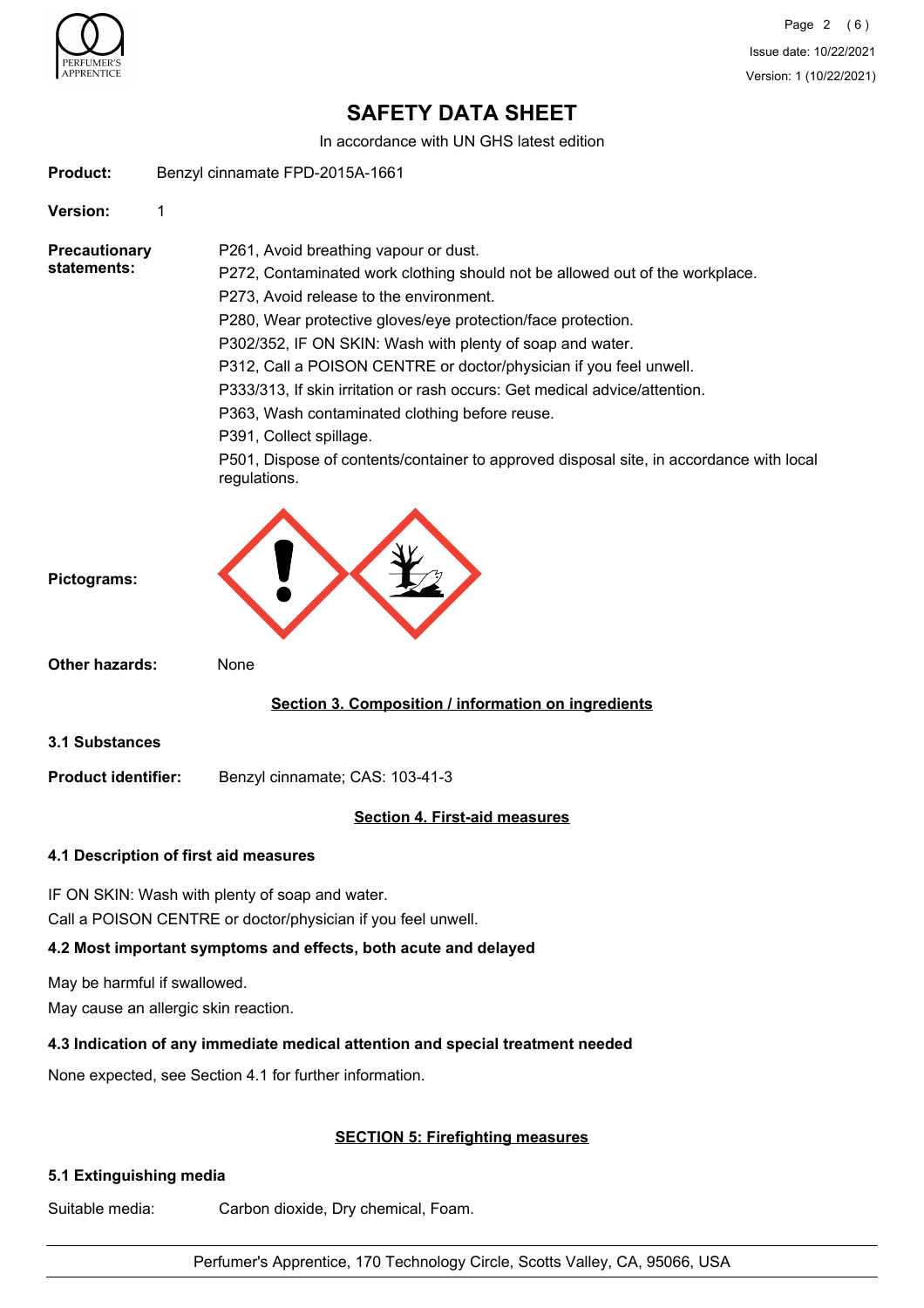

Page 3 (6) Issue date: 10/22/2021 Version: 1 (10/22/2021)

# **SAFETY DATA SHEET**

In accordance with UN GHS latest edition

**Product:** Benzyl cinnamate FPD-2015A-1661

**Version:** 1

## **5.2 Special hazards arising from the substance or mixture**

In case of fire, may be liberated: Carbon monoxide, Unidentified organic compounds.

#### **5.3 Advice for fire fighters:**

In case of insufficient ventilation, wear suitable respiratory equipment.

#### **Section 6. Accidental release measures**

#### **6.1 Personal precautions, protective equipment and emergency procedures:**

Avoid inhalation. Avoid contact with skin and eyes. See protective measures under Section 7 and 8.

#### **6.2 Environmental precautions:**

Keep away from drains, surface and ground water, and soil.

#### **6.3 Methods and material for containment and cleaning up:**

Remove ignition sources. Provide adequate ventilation. Avoid excessive inhalation of vapours. Contain spillage immediately by use of sand or inert powder. Dispose of according to local regulations.

# **6.4 Reference to other sections:**

Also refer to sections 8 and 13.

## **Section 7. Handling and storage**

#### **7.1 Precautions for safe handling:**

Keep away from heat, sparks, open flames and hot surfaces. - No smoking. Use personal protective equipment as required. Use in accordance with good manufacturing and industrial hygiene practices. Use in areas with adequate ventilation Do not eat, drink or smoke when using this product.

## **7.2 Conditions for safe storage, including any incompatibilities:**

Store in a well-ventilated place. Keep container tightly closed. Keep cool. Ground/bond container and receiving equipment. Use explosion-proof electrical, ventilating and lighting equipment. Use only non-sparking tools. Take precautionary measures against static discharge.

#### **7.3 Specific end use(s):**

Fragrances: Use in accordance with good manufacturing and industrial hygiene practices.

## **Section 8. Exposure controls/personal protection**

#### **8.1 Control parameters**

Workplace exposure limits: Not Applicable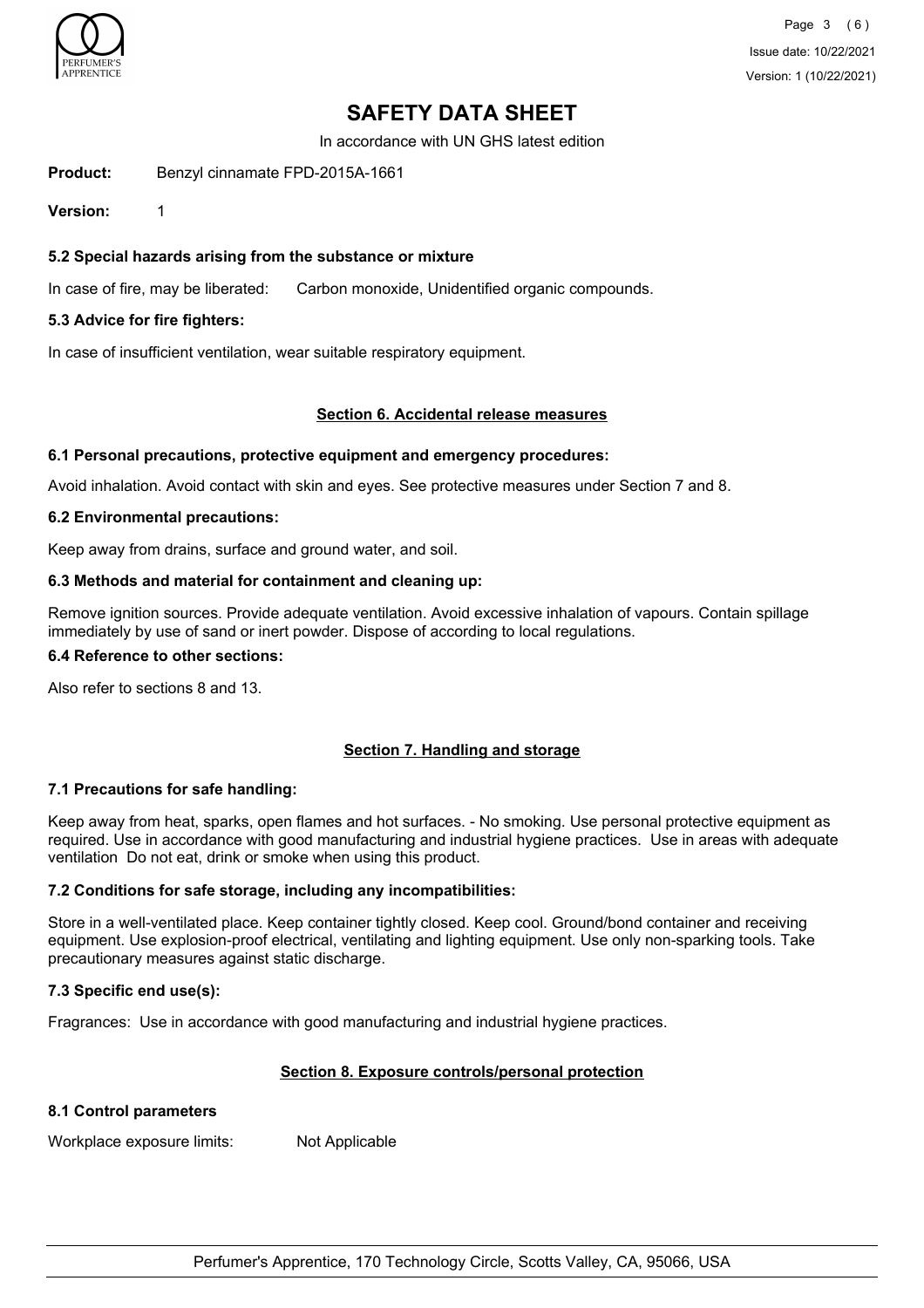

Page 4 (6) Issue date: 10/22/2021 Version: 1 (10/22/2021)

# **SAFETY DATA SHEET**

In accordance with UN GHS latest edition

**Product:** Benzyl cinnamate FPD-2015A-1661

**Version:** 1

**8.2 Exposure Controls**

#### **Eye / Skin Protection**

Wear protective gloves/eye protection/face protection

#### **Respiratory Protection**

Under normal conditions of use and where adequate ventilation is available to prevent build up of excessive vapour, this material should not require special engineering controls. However, in conditions of high or prolonged use, or high temperature or other conditions which increase exposure, the following engineering controls can be used to minimise exposure to personnel: a) Increase ventilation of the area with local exhaust ventilation. b) Personnel can use an approved, appropriately fitted respirator with organic vapour cartridge or canisters and particulate filters. c) Use closed systems for transferring and processing this material.

Also refer to Sections 2 and 7.

## **Section 9. Physical and chemical properties**

#### **9.1 Information on basic physical and chemical properties**

| Appearance:                    | Not determined |
|--------------------------------|----------------|
| Odour:                         | Not determined |
| pH:                            | Not determined |
| Initial boiling point / range: | Not determined |
| <b>Flash point:</b>            | $>$ 100 °C     |
| Vapour pressure:               | Not determined |
| <b>Relative density:</b>       | Not determined |
| Solubility(ies):               | Not determined |
| 9.2 Other information:         | None available |

## **Section 10. Stability and reactivity**

#### **10.1 Reactivity:**

Presents no significant reactivity hazard, by itself or in contact with water.

# **10.2 Chemical stability:**

Good stability under normal storage conditions.

# **10.3 Possibility of hazardous reactions:**

Not expected under normal conditions of use.

# **10.4 Conditions to avoid:**

Avoid extreme heat.

# **10.5 Incompatible materials:**

Avoid contact with strong acids, alkalis or oxidising agents.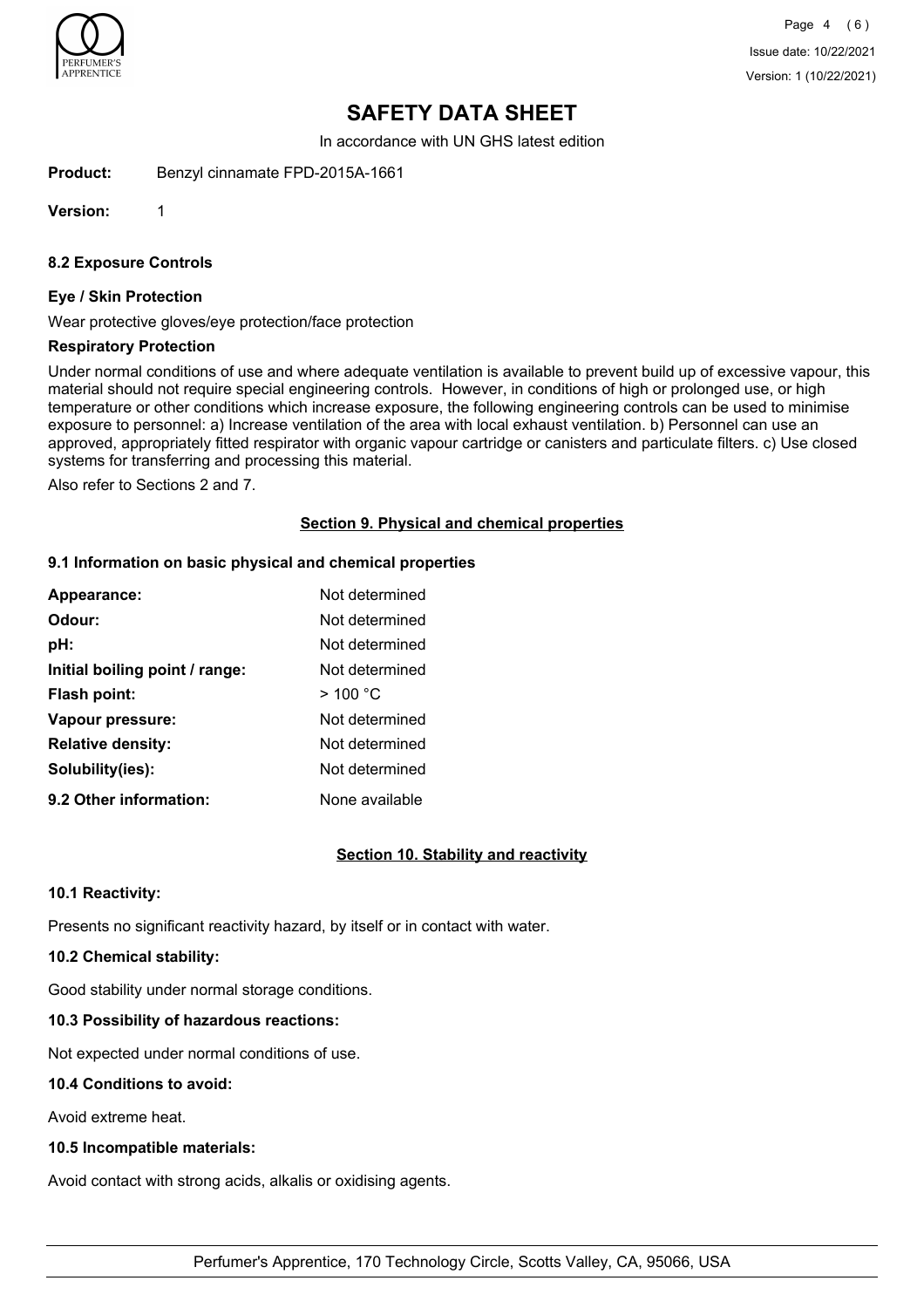

Page 5 (6) Issue date: 10/22/2021 Version: 1 (10/22/2021)

# **SAFETY DATA SHEET**

In accordance with UN GHS latest edition

**Product:** Benzyl cinnamate FPD-2015A-1661

**Version:** 1

**10.6 Hazardous decomposition products:**

Not expected.

# **Section 11. Toxicological information**

## **11.1 Information on toxicological effects**

May be harmful if swallowed.

May cause an allergic skin reaction.

| Assumed Toxicity Value (LD50 or ATE) for Acute Oral Toxicity:          | 3280 mg/kg     |
|------------------------------------------------------------------------|----------------|
| <b>Assumed Toxicity Value (LD50 or ATE) for Acute Dermal Toxicity:</b> | Not Applicable |
| Assumed Toxicity Value (LC50 or ATE) for Acute Inhalation Toxicity:    | Not Available  |
| <b>Inhalation Route:</b>                                               | Not Available  |

Refer to Section 2 for additional information.

# **Section 12. Ecological information**

# **12.1 Toxicity:**

Toxic to aquatic life with long lasting effects.

- **12.2 Persistence and degradability:** Not available
- **12.3 Bioaccumulative potential:** Not available
- **12.4 Mobility in soil:** Not available

## **12.5 Results of PBT and vPvB assessment:**

This substance does not meet the PBT/vPvB criteria of REACH, annex XIII.

**12.6 Other adverse effects:** Not available

## **Section 13. Disposal considerations**

#### **13.1 Waste treatment methods:**

Dispose of in accordance with local regulations. Avoid disposing into drainage systems and into the environment. Empty containers should be taken to an approved waste handling site for recycling or disposal.

#### **Section 14. Transport information**

| 14.1 UN number:                  | <b>UN3077</b>                                                            |
|----------------------------------|--------------------------------------------------------------------------|
| 14.2 UN Proper Shipping Name:    | ENVIRONMENTALLY HAZARDOUS SUBSTANCE, SOLID, N.O.S.<br>(Benzyl cinnamate) |
| 14.3 Transport hazard class(es): | 9                                                                        |
| <b>Sub Risk:</b>                 | ۰                                                                        |
| 14.4. Packing Group:             | Ш                                                                        |